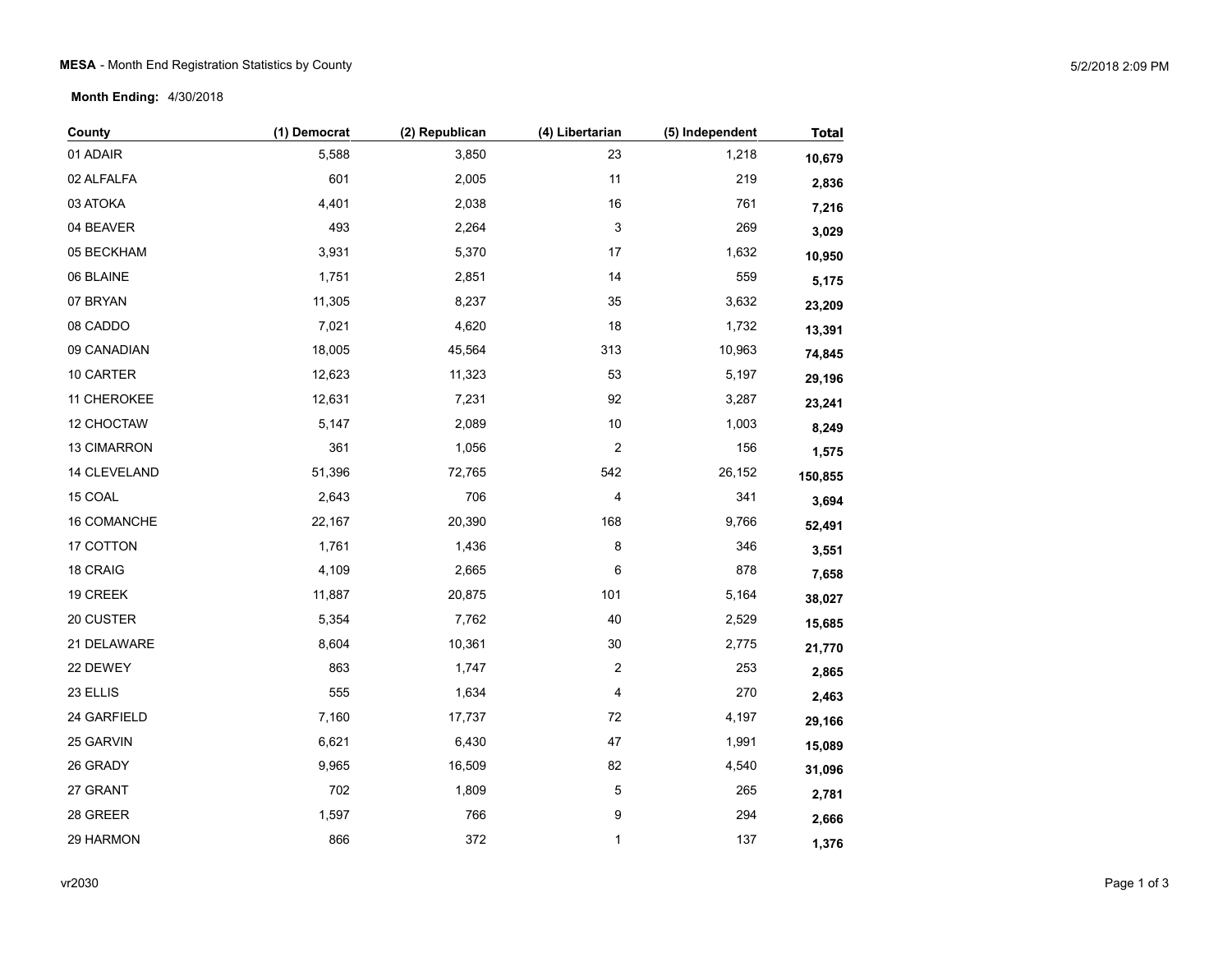**Month Ending:** 4/30/2018

| County              | (1) Democrat | (2) Republican | (4) Libertarian  | (5) Independent | <b>Total</b> |
|---------------------|--------------|----------------|------------------|-----------------|--------------|
| 30 HARPER           | 494          | 1,273          | 1                | 178             | 1,946        |
| 31 HASKELL          | 4,556        | 1,688          | 6                | 486             | 6,736        |
| 32 HUGHES           | 3,902        | 1,808          | 11               | 770             | 6,491        |
| 33 JACKSON          | 4,063        | 5,546          | 36               | 1,533           | 11,178       |
| 34 JEFFERSON        | 1,767        | 1,147          | 4                | 454             | 3,372        |
| 35 JOHNSTON         | 3,349        | 1,773          | 14               | 669             | 5,805        |
| <b>36 KAY</b>       | 6,981        | 12,808         | 59               | 3,475           | 23,323       |
| 37 KINGFISHER       | 1,740        | 5,539          | $16\,$           | 655             | 7,950        |
| 38 KIOWA            | 2,404        | 1,823          | 5                | 496             | 4,728        |
| 39 LATIMER          | 4,140        | 1,302          | $\boldsymbol{2}$ | 545             | 5,989        |
| 40 LEFLORE          | 14,104       | 8,220          | 41               | 4,124           | 26,489       |
| 41 LINCOLN          | 6,204        | 10,091         | 48               | 2,474           | 18,817       |
| 42 LOGAN            | 6,832        | 15,343         | 84               | 3,701           | 25,960       |
| 43 LOVE             | 3,198        | 1,741          | 9                | 974             | 5,922        |
| 44 MCCLAIN          | 6,958        | 12,790         | 56               | 3,104           | 22,908       |
| <b>45 MCCURTAIN</b> | 10,015       | 3,778          | 19               | 1,436           | 15,248       |
| <b>46 MCINTOSH</b>  | 6,972        | 3,283          | 14               | 1,173           | 11,442       |
| 47 MAJOR            | 674          | 3,211          | 8                | 313             | 4,206        |
| 48 MARSHALL         | 3,728        | 2,979          | 11               | 1,170           | 7,888        |
| 49 MAYES            | 9,267        | 9,355          | 39               | 2,617           | 21,278       |
| 50 MURRAY           | 4,378        | 2,287          | $20\,$           | 805             | 7,490        |
| 51 MUSKOGEE         | 19,409       | 11,392         | 62               | 5,048           | 35,911       |
| 52 NOBLE            | 1,904        | 3,654          | 14               | 633             | 6,205        |
| 53 NOWATA           | 2,368        | 2,681          | 15               | 735             | 5,799        |
| 54 OKFUSKEE         | 3,109        | 1,945          | 14               | 650             | 5,718        |
| 55 OKLAHOMA         | 147,021      | 174,271        | 1,397            | 68,041          | 390,730      |
| 56 OKMULGEE         | 10,140       | 6,905          | 42               | 2,523           | 19,610       |
| 57 OSAGE            | 10,834       | 11,593         | 58               | 3,279           | 25,764       |
| 58 OTTAWA           | 7,630        | 5,801          | 26               | 2,731           | 16,188       |